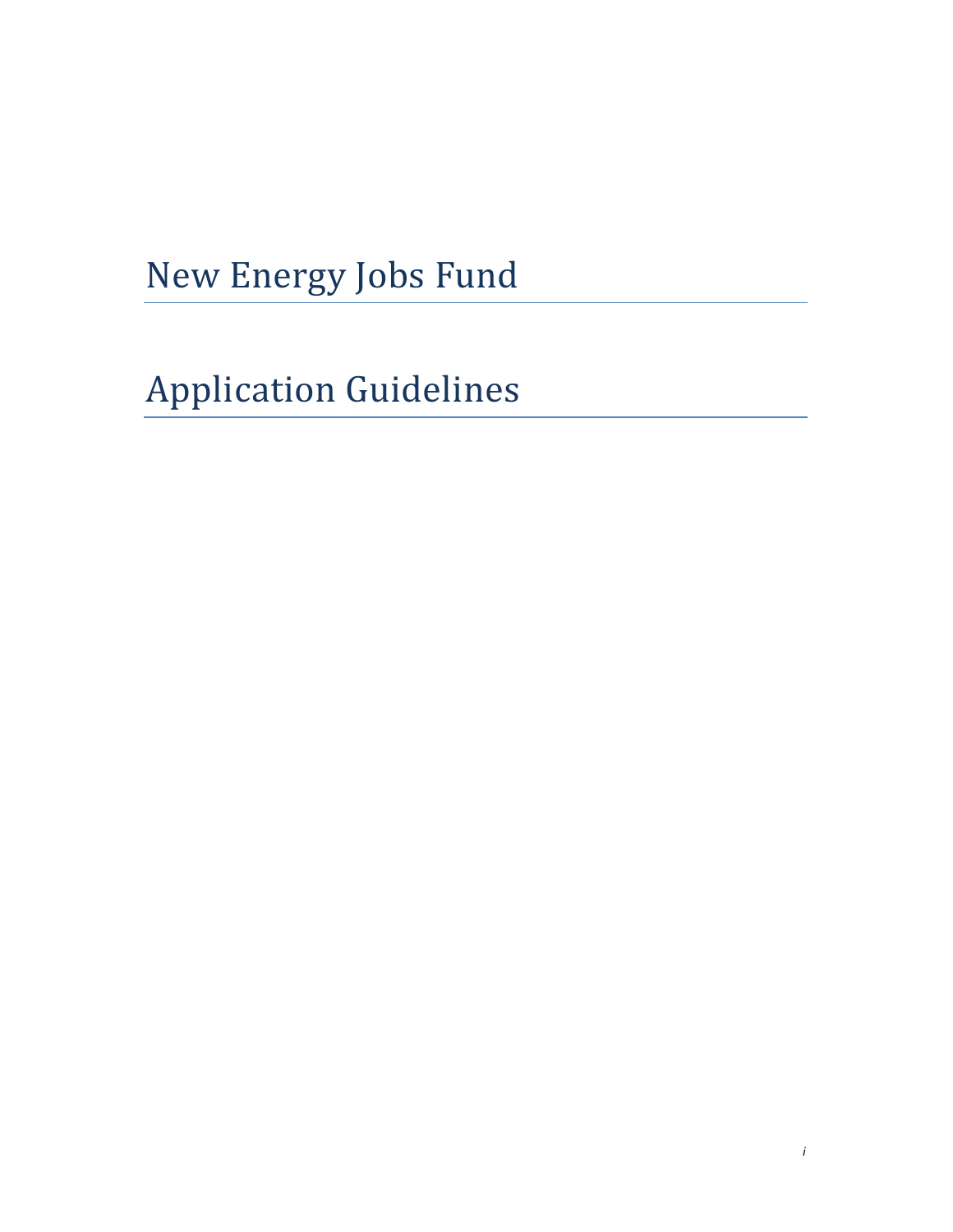# **Table of Contents**

| 1.  |      |  |
|-----|------|--|
| 2.  |      |  |
|     | 2.1. |  |
|     | 2.2. |  |
|     | 2.3. |  |
| 3.  |      |  |
| 4.  |      |  |
|     | 4.1. |  |
|     | 4.2. |  |
|     |      |  |
|     | 5.1. |  |
| 6.  |      |  |
|     | 6.1. |  |
|     | 6.2. |  |
|     | 6.3. |  |
| 7.  |      |  |
|     | 7.1. |  |
|     | 7.2. |  |
| 8.  |      |  |
| 9.  |      |  |
|     | 9.1. |  |
|     | 9.2. |  |
| 10. |      |  |
| 11. |      |  |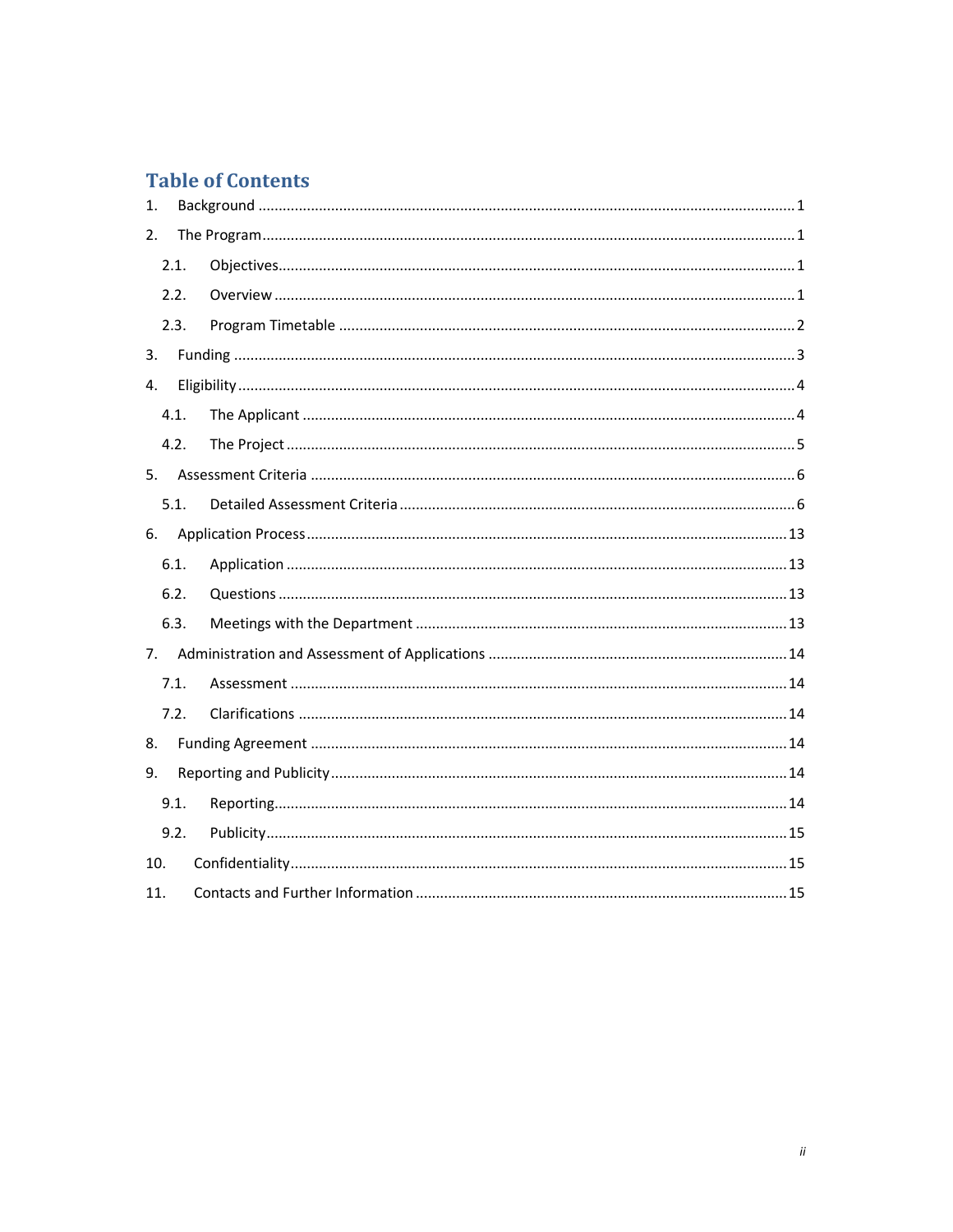# **1. Background**

The New Energy Jobs Fund is an initiative under the Future Industries Fund supports high growth, as part of the Victorian Government's *Back to Work Plan* to create 100,000 jobs and get Victoria back to work.

The Future Industries Fund identifies six sectors which have strong growth potential, including:

- medical technologies and pharmaceuticals;
- new energy technology;
- food and fibre;
- transport, defence and construction technologies;
- international education; and
- professional services.

New energy technology sector is a critical component of the Future Industries Fund. As the adoption of new energy technology across Australia and the world grows, it is critical that Victoria position itself to take advantage of the economic opportunities that are arising from the transformation occurring in the energy industry.

There are a number of measures the Andrews Labor Government is implementing to support the new energy technology industry in Victoria. This includes addressing regulatory barriers that impede the delivery of new energy products and services and developing a New Energy Technology Strategy. The Government is also providing targeted financial assistance to local communities and businesses through the New Energy Jobs Fund.

The purpose of these Guidelines is to set out the objectives, assessment criteria and application process for the New Energy Jobs Fund.

## **2. The Program**

### **2.1. Objectives**

The New Energy Jobs Fund (the Program) assists Victorian based new energy technology projects that:

- create long-term sustainable jobs;
- drive economic development;
- promote community participation;
- increase the uptake of renewable energy generation;
- reduce greenhouse gas emissions;
- drive innovation of new energy technologies; and
- build new energy technology capability and capacity in the State.

The New Energy Jobs Fund will support generation projects that deliver energy from renewable sources only.

### **2.2. Overview**

The Program will support new energy technology projects in the following categories:

#### **1. Community**

• This category supports both the development of new energy or renewable energy project business cases and the implementation of projects for the benefit of local communities.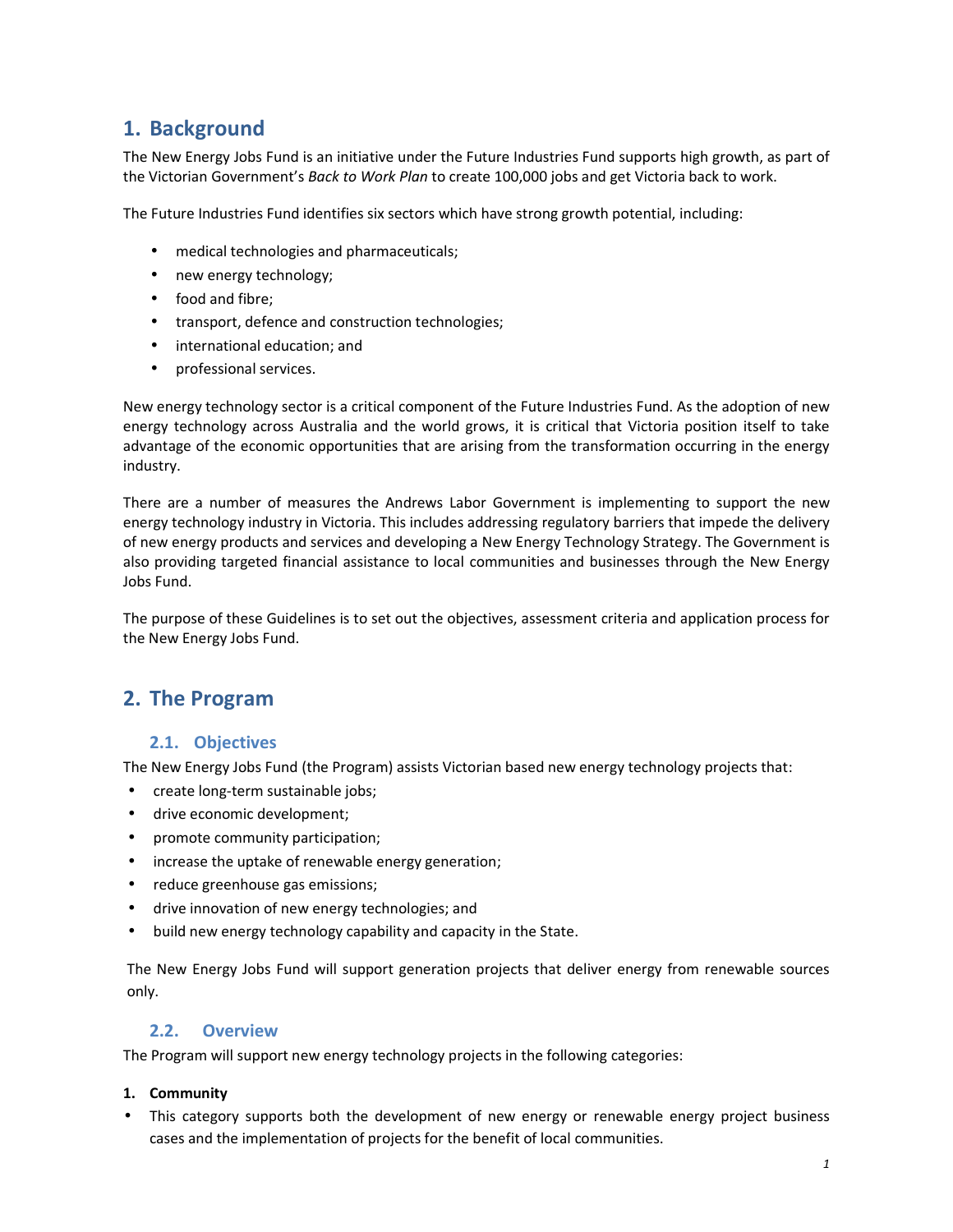- This category will also assist the establishment or expansion of advisory services to consumers, communities and businesses on best practice application of new energy technologies or systems.
- Only not-for-profit organisations, co-operatives, social enterprises or local councils will be eligible to apply under this category.
- It will assist these organisations to take positive steps towards delivering social, environmental, economic and technological benefits and sustainable outcomes to their local communities.
- Community-based projects funded for business case development in the first or second years (from this or other government programs) will be eligible to apply for project implementation funding in subsequent year(s).

### **2. Manufacturing**

• This category will support the manufacture of new energy technology components or systems.

#### **3. Technology**

• This category will support industry to optimise, adapt or integrate commercially-available new energy technologies (including advanced metering infrastructure). This includes demonstration of new business models for financing deployment of technology in ways which can be replicated by other businesses.

#### **4. Energy Storage**

- This category will advance the development and deployment of energy storage products and services.
- Projects funded in this category may include innovative pilot programs, such as neighbourhood solar storage precincts. Projects which can also demonstrate positive externalities, such as reduced peak energy consumption, increased uptake of renewables and lower bills for vulnerable consumers will be considered favourably.

Projects that take advantage of Victoria's advanced metering infrastructure are encouraged to apply.

## **2.3.Program Timetable**



#### *Note: This is an indicative timetable and may be subject to change.*

Applicants will have approximately ten weeks to apply. Assessment of applications will be concluded approximately three months after Applications close. Applicants will be given approximately one month from the date of the Ministerial Letter of Offer to finalise and execute the Funding Agreement.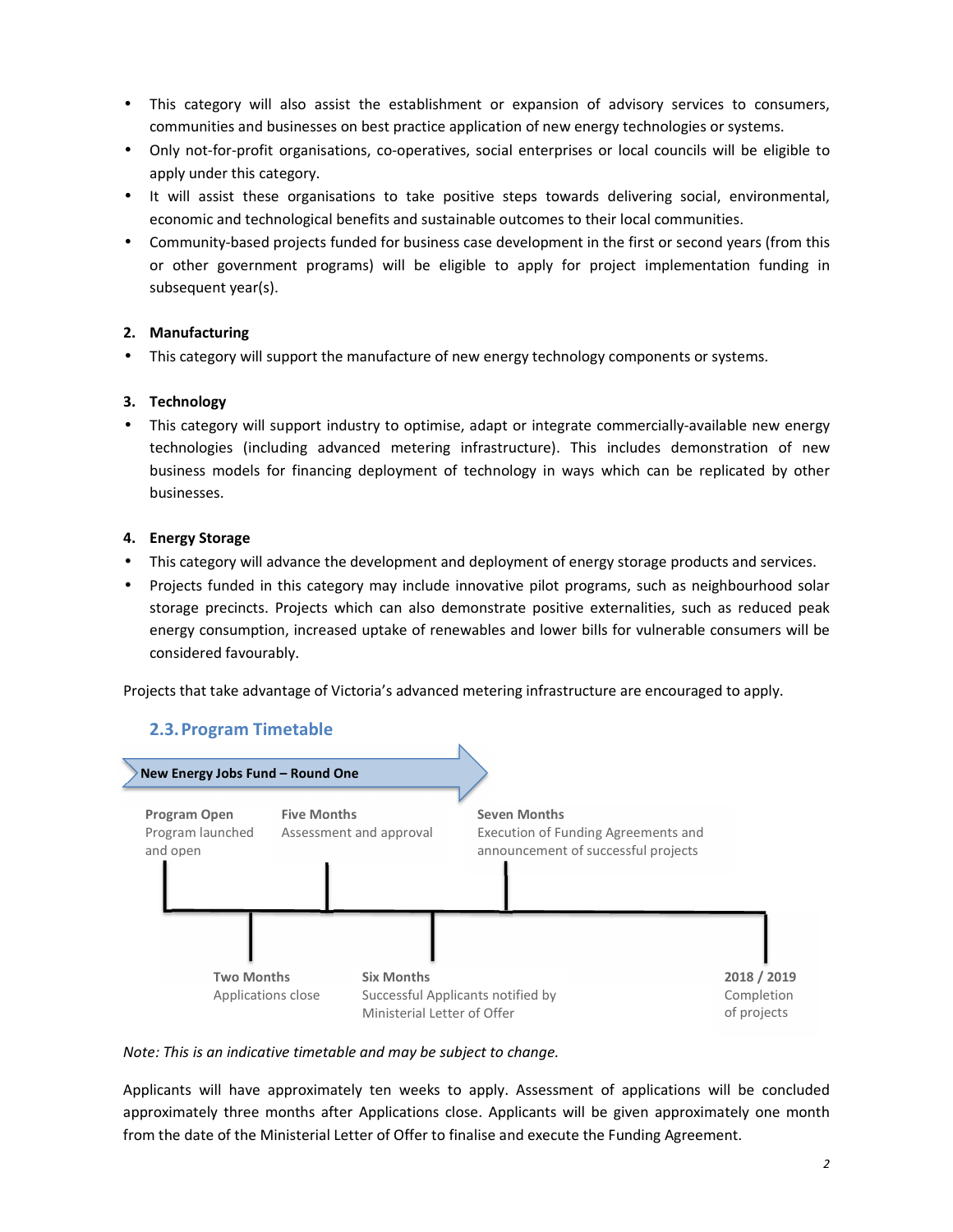## **3. Funding**

The Program will run over three annual rounds with funding of (up to) \$5m available in round one. Funding amounts for rounds two and three will be determined following round one.

Applications must meet the Program criteria.

The Program will have funding minimum and maximum limits for individual projects ranging from \$50,000 to \$1 million. However, Projects under the Community category are able to apply for funding of up to \$100,000 for the development of a business case or up to \$1 million for project implementation and advisory services.

Under exceptional circumstances, the Program has the scope to consider requests above the \$1 million maximum limit to a maximum of \$2 million. Such Projects would need to clearly demonstrate exceptional merit and benefit to the State to warrant consideration.

Funding allocation will be based on the assessment of applications and will typically be made available to Projects with a maximum four year duration, commencing on the day the Funding Agreement is signed.

Applicants must provide a cash co-contribution for all Manufacturing, Technology or Energy Storage projects. Private cash investment is mandatory for all categories except "Community" where it is encouraged but not mandatory. As a guide, a typical ratio for private funding to public funding for projects of this nature is 3:1. Although this is not a minimum ratio for this Program, a higher ratio will be viewed more favourably.

Where appropriate and in line with the Program objectives the Program will consider various forms of cocontribution proposed by applicants.

Funds will usually be paid in arrears on satisfaction of agreed project milestones. Note, in the case of community category projects, the Department will consider negotiation of reasonable milestone payments that are appropriate to the cash flow requirements of the project.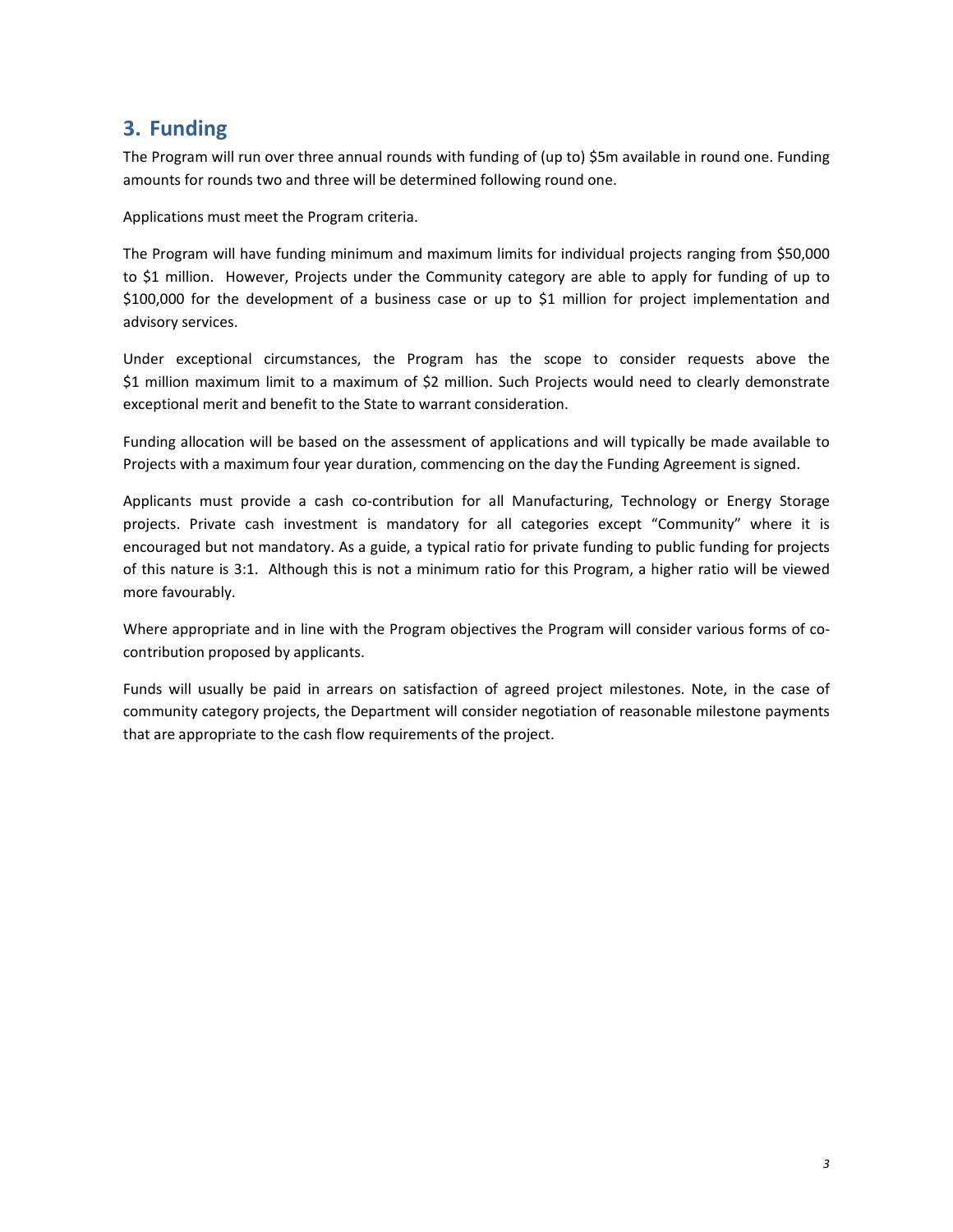# **4. Eligibility**

To be eligible for consideration under the Program, Applicants must satisfy **all** of the Mandatory Eligibility Requirements below. Provision of supporting information may be required.

## **4.1. The Applicant**

Applications are open to a broad range of organisations and can include single entities or a consortium of Participants. However all Applications, whether single entities or a consortium, must nominate a 'Lead Organisation' to:

- endorse the Application;
- verify any commitment of funds for the Project; and
- be authorised to enter into a Funding Agreement with the State if successful.

The Application must be approved by a duly authorised representative of the Lead Organisation.

The requirements around the legal status of the Lead Organisation depend on the relevant Program category, as explained below.

Individuals are not eligible to apply as a Lead Organisation under the Program.

#### **Lead Organisation requirements: Manufacturing, Technology and Energy Storage categories**

Under the Manufacturing, Technology and Energy Storage Program categories, the Lead Organisation must:

- be either:
	- o incorporated under the Corporations Act 2001; or
	- o an 'owners corporation' within the meaning of the Owners Corporation Act 2006 (energy storage category only);
- have an Australian Business Number;
- be able to demonstrate that either the Lead Organisation or the Lead Organisation's parent company has at least three years' operating history by way of financial reports (which shall preferably be audited); and

Participants (as a part of a consortium) do not have to meet the Lead Organisation requirements above.

#### **Lead Organisation requirements: Community category**

Under the Community category, only not-for-profit organisations will be entitled to apply as the Lead Organisation. For this category, the Department requires Projects to be driven and managed by the community, with the community benefiting from the outcome.

An organisation is only eligible to apply as a Lead Organisation under the Community category if the organisation:

- is a not-for-profit organisation (refer Program Frequently Asked Questions);
- operates in Victoria;
- is either:
	- o registered in accordance with the Corporations Act 2001;
	- o incorporated as an association under the Associations Incorporation Reform Act 2012;
	- o incorporated as a co-operative under the Co-operatives National Law Application Act 2013;
	- o a 'Council' within the meaning of the Local Government Act 1989;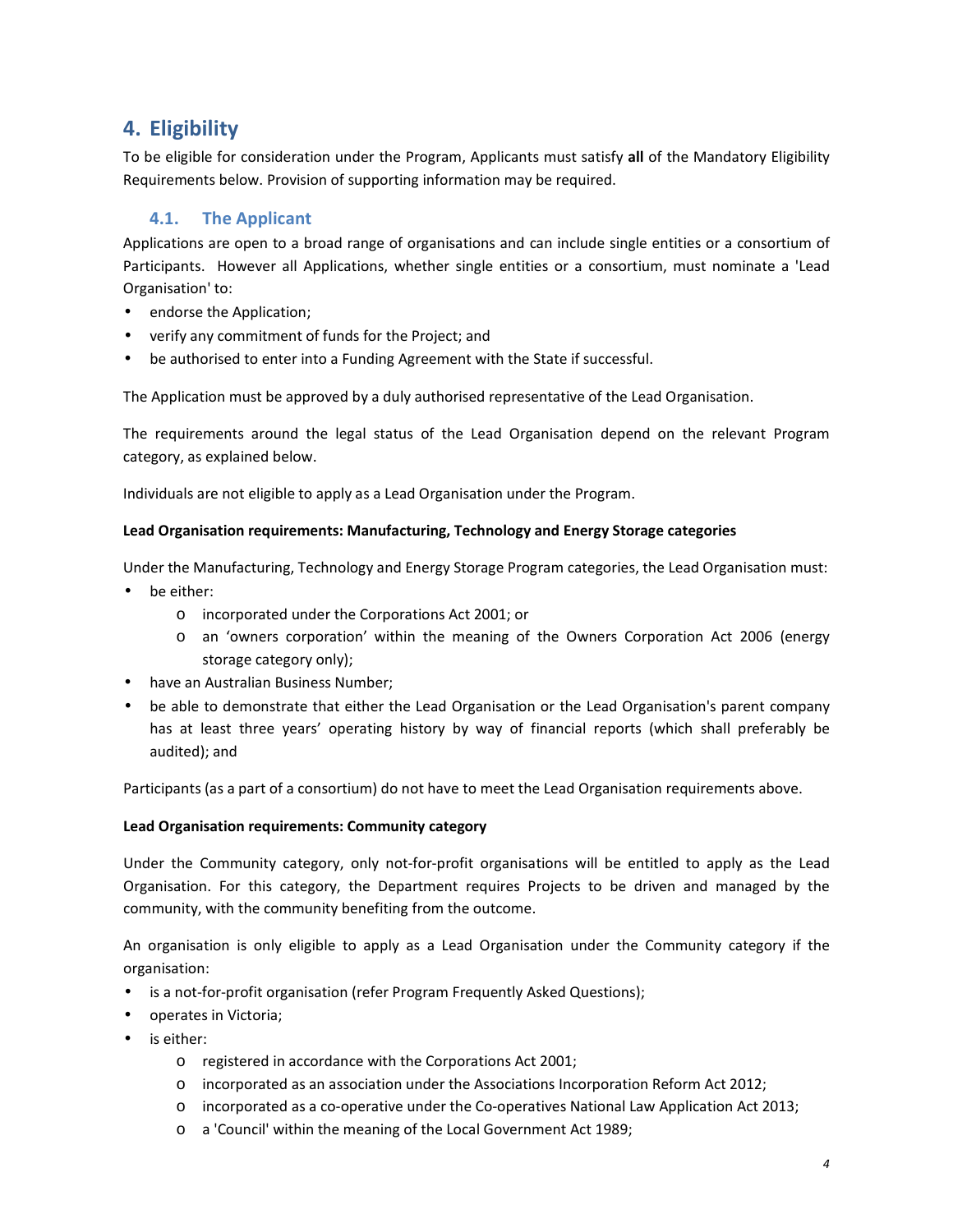- o a committee of management incorporated under the Crown Land (Reserves) Act 1978; or
- o an 'owners corporation' within the meaning of the Owners Corporation Act 2006;

*Note: This is not intended to be an exhaustive list. However, the Lead Organisation will need to demonstrate that it is a not-for-profit organisation as part of the Eligibility requirements under the Community category (refer Program Frequently Asked Questions).* 

- has an Australian Business Number;
- is able to demonstrate that either the Lead Organisation or the Lead Organisation's parent company has at least three years operating history; and
- is able to provide three years of financial reports (preferably audited) for the Lead Organisation or the Lead Organisation's parent company. The Department may request, during the Assessment Process, that unaudited financial reports be audited and resubmitted.

Participants (as part of a consortium) do not have to meet the Lead Organisation requirements above.

Businesses operating for profit are **not eligible** to apply under the Community category as a Lead Organisation, but may be eligible to be Participants.

## **4.2. The Project**

Applications are sought from Victorian organisations for projects under the four Program categories: Community; Manufacturing; Technology; and Energy Storage that meet the Program objectives and eligibility requirements.

Applicants must also be able to demonstrate they can meet the following criteria:

- the Project must take place in Victoria\*;
- the Project activities for which funding is sought have not previously been funded by the Commonwealth or Victorian Governments\*\*;
- the technology proposed for the Project is commercially-ready new energy technology; and
- the Lead Organisation and any Participants must not have any unresolved issues with the Environment Protection Agency or WorkSafe Victoria.

Applicants must also be able to state whether there are any actual or perceived conflict of interest issues in relation to the proposed project for the Applicant, Lead Organisation and any Participants.

\* Applicants may be able to purchase services, supplies and technology from overseas, provided that the expenditure on overseas sourced purchases is agreed to by the Department.

\*\*However, Applicants may apply for project activities that are a significant evolution of or development upon projects that previously obtained support from the Commonwealth or Victorian Governments. The Program will also consider funding project activities currently receiving support that meet the Program objectives and the contribute to the broader development of the new energy technology industry by:

- helping to establish new entrants into the Victorian market;
- demonstrating innovative business or financing models that can be replicated by other market participants; or
- addressing challenges that limit production or deployment of new energy technologies.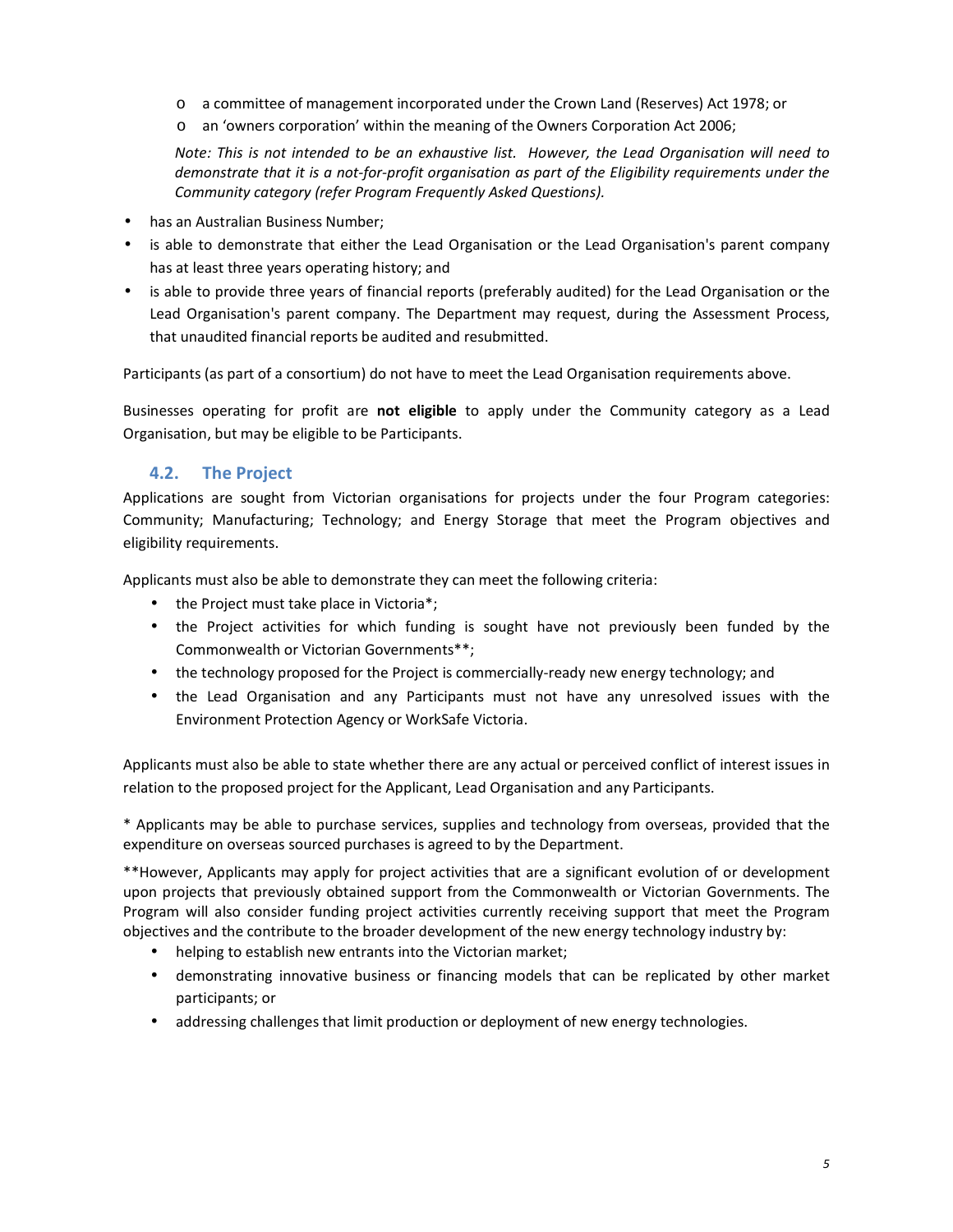# **5. Assessment Criteria**

The tables below provide an overview of the Assessment Criteria and their relative weightings. Full Assessment Criteria are detailed in Section 5.1.

#### **Table One: Assessment Criteria Weighting Summary**

| Criteria No. | Assessment Criteria     | Community (%) | Manufacturing, Technology and Energy<br>Storage Projects (%) |
|--------------|-------------------------|---------------|--------------------------------------------------------------|
|              | The Project             | 20            | 30 I                                                         |
|              | Capability and Capacity | 40            | 30 I                                                         |
|              | <b>Benefits</b>         | 40            | 40 I                                                         |

#### **Table Two: Assessment Criteria Summary (note, full criteria in section 5.1 below)**

#### **1. THE PROJECT**

1.1 Merit and validity of the proposed technical basis of the Project and its readiness for commercialisation.

1.2 Evidence of community acceptance / support for the Project.

1.3 Appropriateness of the proposed budget, the amount of funding sought from Government and its leverage compared to other sources of Project funding.

1.4 Communication of a clear understanding of the risks and challenges for the Project (including possible issues of concern to the community) and strategies for mitigation.

1.5 The Project delivery strategy and timeline is well articulated, sensible and realistic.

**2. THE CAPABILITY AND CAPACITY OF THE APPLICANT AND PARTICIPANTS** 

2.1 An established track record demonstrating the necessary experience and capability of the Lead Organisation and other Participants to deliver the Project and achieve its objectives

2.2 The financial and project management capability and capacity of the Lead Organisation and other Participants to enable delivery of the Project.

2.3 The appropriateness of identified key Project staff that is critical to the Project success; and their level of commitment.

**3. THE BENEFITS OF THE PROJECT** 

3.1 The Project's direct economic benefit to Victoria and the local community.

3.2 The Project's additional / indirect economic benefit to Victoria and the local community.

3.3 The Project's other benefits to Victoria and the local community.

3.4 The Project's knowledge sharing strategy.

### **5.1. Detailed Assessment Criteria**

Applicants should refer to this section whilst completing the on-line Application Form. Applicants must respond to all required Assessment Criteria in their Application. The "matters for consideration" provided in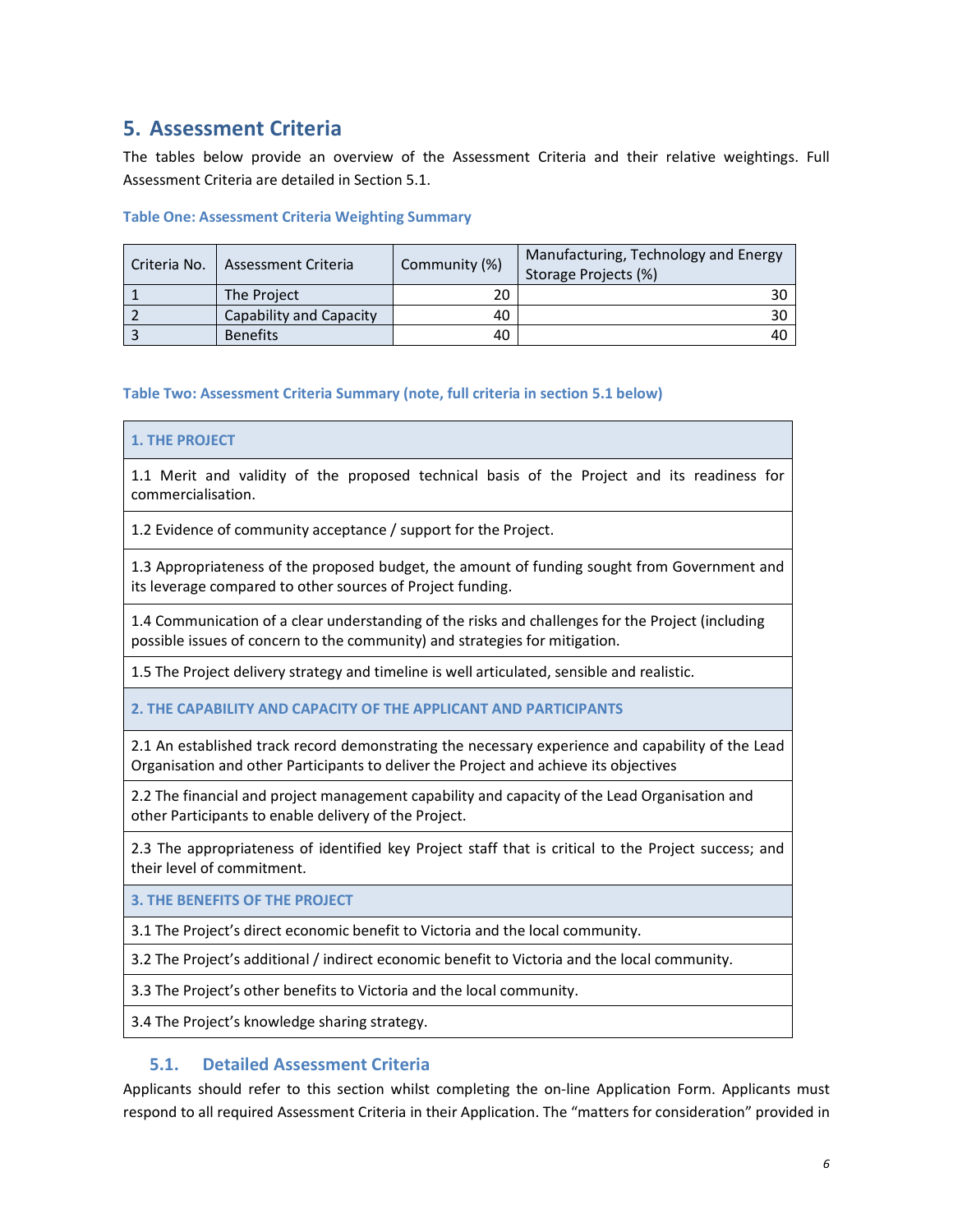*italics* for some Assessment Criteria may provide guidance to Applicants towards answering the Assessment Criteria but will not be relevant to all Applicants.

#### **1. The Project**

### **This Criteria attracts a 30% weighting for Manufacturing, Technology and Energy Storage projects and 20% for Community projects.**

1.1. Merit and validity of the proposed technical basis of the Project and its readiness for commercialisation.

#### **Please provide a response to the following point(s).**

What is the technical basis of the Project, how does it compare to current best practice in the field and is it now commercial or ready for commercialisation?

**Matters for consideration, where relevant, in responding to Assessment Criteria 1.1.** 

- *a) Describe the technology(ies) that are the basis of the Project. Applicants must provide sufficient detail to communicate an understanding of how the process works.*
- *b) What is the origin of the technology or ideas being bought to the Project?*
- *c) Provide evidence of Intellectual Property (IP) ownership and describe the strategy of IP protection. If the Applicant does not own the IP then evidence of entitlement of IP use is required. Attach documentation as required.*
- *d) Provide evidence that the pre-commercial stage of the technology has been completed successfully and that results are available for assessment to prove that the technology is ready for commercialisation or is commercial. Attach documentation as required.*
- *e) Describe how the technology compares to the current best practice in the field domestically / internationally, including who else is known to be working on similar technology(ies) and provide evidence of global cost competitiveness.*

#### 1.2. Evidence of community acceptance / support for the Project.

#### **Please provide a response to the following point.**

I. Applicants should clearly demonstrate how the Project has obtained relevant community support.

1.3. Appropriateness of the proposed budget, the amount of funding sought from Government and its leverage compared to other sources of Project funding.

#### **Please provide a response to each of the following points.**

- I. Project Cash flow statement projecting over the term of the project (attach document).
- II. List of the expected funding sources and amounts of grants, debt and equity financial contributions, including, if applicable, any planned off-take agreements (attach off-take agreement copy if relevant).
- III. For each funding source, provide brief details of stage of discussion and any financing agreements entered into.
- IV. Demonstrate that there are sufficient funds for the entire Project and justify the funding amount requested from Government. This will include briefly outlining any efforts to obtain funding from other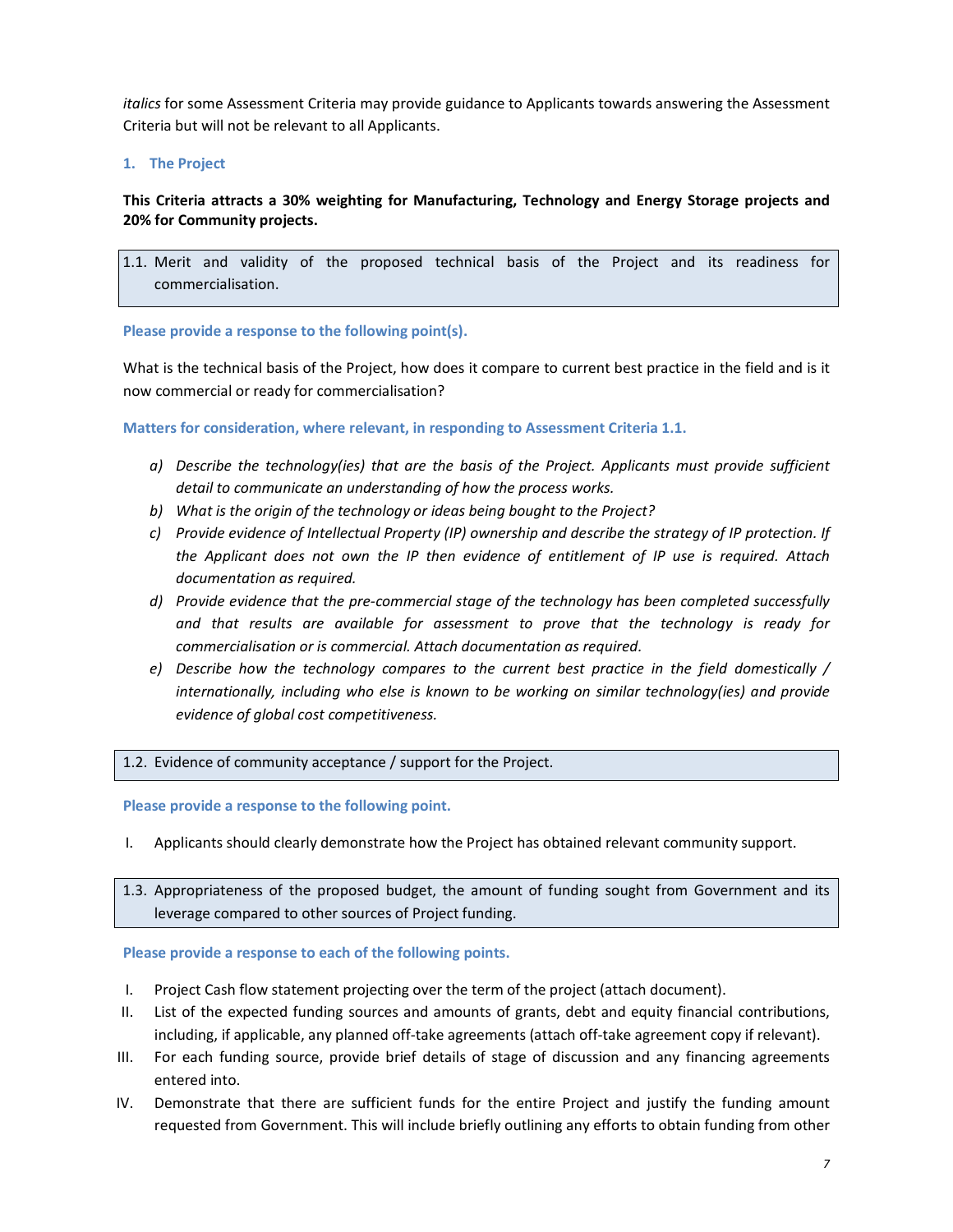sources, including other government and private funding as well as stating why the Project is unlikely to proceed in the absence of funding from Government.

- V. Indicate the funding ratio of private and other public co-contributions to the requested funding from Government.
- VI. Enter the budget for the total cost to undertake the Project in the tables on page "7 of 10" in the online Application Form. Include In-kind Contributions (for projects under the Community category) and cash expenditures and any funding applied for but not yet granted or approved. Refer sample tables three and four below, and in Attachment B, Expenditure Guidelines (found via the "Application Guidelines - Attachments" link at www.business.vic.gov.au/futureindustries).

*Note: A greater proportion of private and other public co-contributions to the Government funding request will be assessed more favourably. \*\*(refer Note 2, below Table Three)* 

1.4. Provide a clear understanding of the risks and challenges for the Project (including possible issues of concern to the community) and strategies for mitigation.

**Please provide a response to each of the following points.** 

- I. Brief outline of the key risks (e.g. technical, commercial, financial, environmental, social etc.) of the Project (including possible issues of concern to the community) and the appropriate mitigation measures for each risk.
- II. Brief description of the key structural or market challenges / barriers (including economic, logistic and technical) for commercialisation that would need to be resolved and the appropriate mitigation strategies of how to resolve them.

*Note: All material provided by the Applicant will be used in the assessment of overall risk. The risk assessment may also take into account other risks and challenges identified during the assessment of the Project, including from sources other than the Applicant.* 

1.5. The Project Delivery strategy and timeline is well articulated, sensible and realistic.

**Please provide a response to the following point(s).** 

I. The Applicant is to provide a brief description of the Project delivery strategy and governance including a list of the key milestones, deliverables and associated timelines for the Project (Please attach a level one Gantt chart or similar).

#### **Matters for consideration, where relevant, in responding to Assessment Criteria 1.5.**

- *a) Identify the commencement date for the Project and steps to ensure that it is ready to commence on that date.*
- *b) Indicate the intended location of the site (if applicable) and any evidence of commitment to that site, including remaining steps for securing the site.*
- *c) Identify any issues that could delay the commencement and / or conduct of the Project (e.g. governance, government approvals, access to IP, personnel recruitment, equipment ordering and delivery).*
- *d) Demonstrate a robust understanding of government approval processes and a high degree of certainty that these will be satisfied; as well as identification of environmental and other approvals required for the Project, and the estimated timeframe for obtaining them.*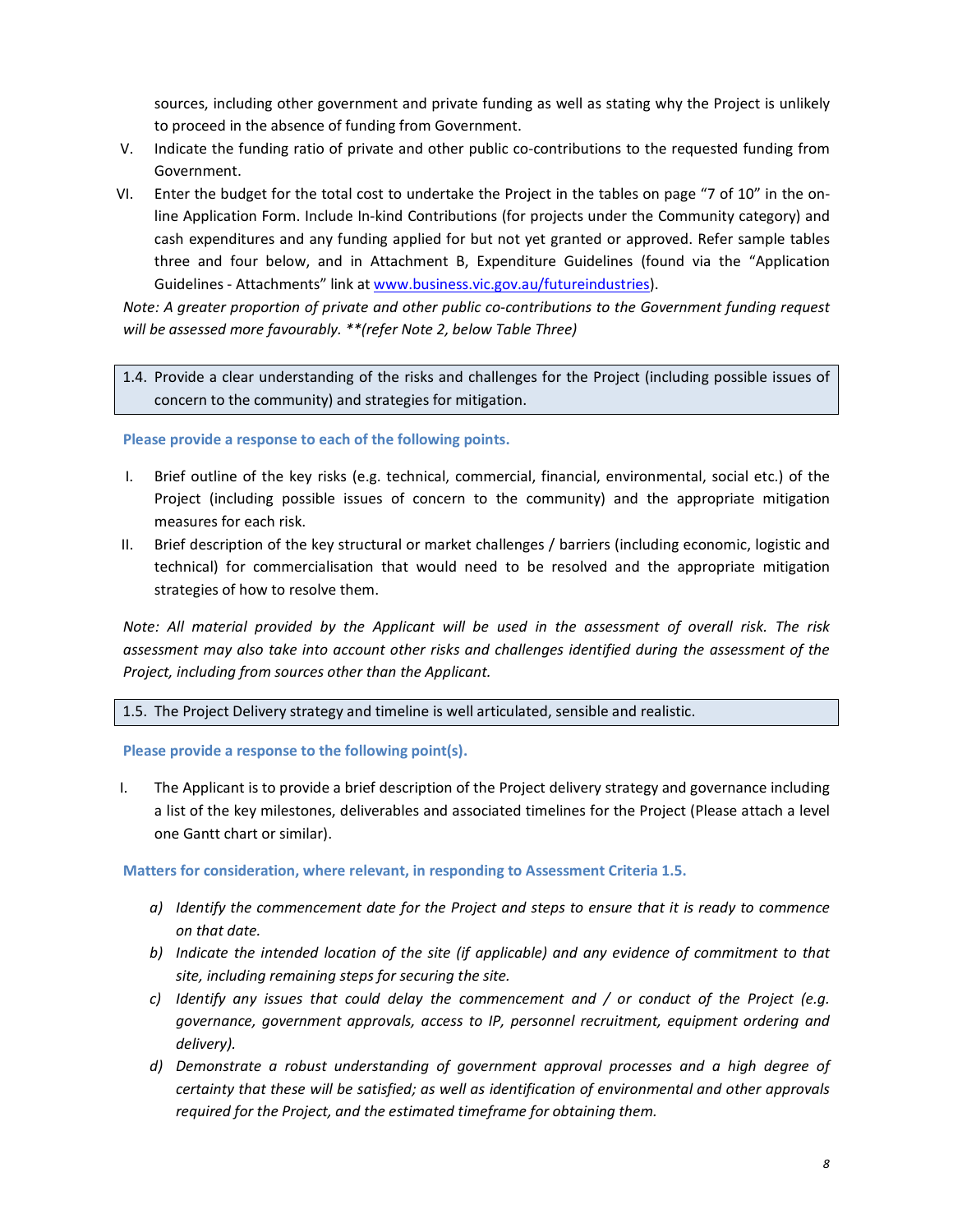- *e) Explain the Project Management System / processes that will be utilised to deliver the Project ontime, to budget and to deliver a quality outcome.*
- *f) Describe the proposed governance processes and procedures for the Project and how they are appropriate to the size and complexity of the Project.*

| <b>Source</b>           | <b>Source Breakdown</b>                                                             | <b>Funding Amount (excluding</b><br>GST) |
|-------------------------|-------------------------------------------------------------------------------------|------------------------------------------|
|                         | Request from the Program                                                            | \$A SAMPLE                               |
| Government              | Other public co-contribution                                                        | <b>\$B SAMPLE</b>                        |
|                         | <b>Total Government</b>                                                             | $$(A+B)=C$ SAMPLE                        |
| Non-Government/In-kind* | Total Non-Government/In-kind                                                        | <b>\$D SAMPLE</b>                        |
| Non-Government Cash**   | <b>Total Non-Government Cash</b>                                                    | <b>SE SAMPLE</b>                         |
| <b>Project Total</b>    | Total Government + total Non-<br>Government/In-kind + total Non-<br>Government cash | \$C+D+E SAMPLE                           |

#### **SAMPLE Table Three: Summary of Total Budget**

*\*Note 1: "In-kind" or "In-kind Contribution" means a non-monetary contribution in the form of Project resources to the Project including personnel, equipment or such other items agreed by the Department. The value of In-kind Contributions must be expressed in terms of their reasonable cost or monetary value directly attributable to the Applicant. In-kind Contributions do NOT include sunk costs of background intellectual property or previous research and development / demonstration phases of the technology being brought to the Project.* 

*\*\*Note 2: Private cash investment in the Project is mandatory for all categories except "Community" where it is encouraged but not mandatory. As a guide, a typical ratio for private funding to public funding for projects of this nature is 3:1. Although this is not a minimum ratio for this Program, a higher ratio will be viewed more favourably.* 

| <b>Heads of Expenditure</b> | Total (4) - Excluding GST | <b>Comments</b>    |
|-----------------------------|---------------------------|--------------------|
| <b>Salaries</b>             | <b>SAMPLE ONLY</b>        |                    |
| <b>Equipment</b>            |                           |                    |
| <b>Materials</b>            |                           | <b>SAMPLE ONLY</b> |
| <b>Subcontractors</b>       | SAMPLE ONLY               |                    |
| <b>Travel</b>               |                           |                    |
| <b>Other</b>                |                           | <b>SAMPLE ONLY</b> |

#### **SAMPLE Table Four: Summary of Total Budget by Year and Category**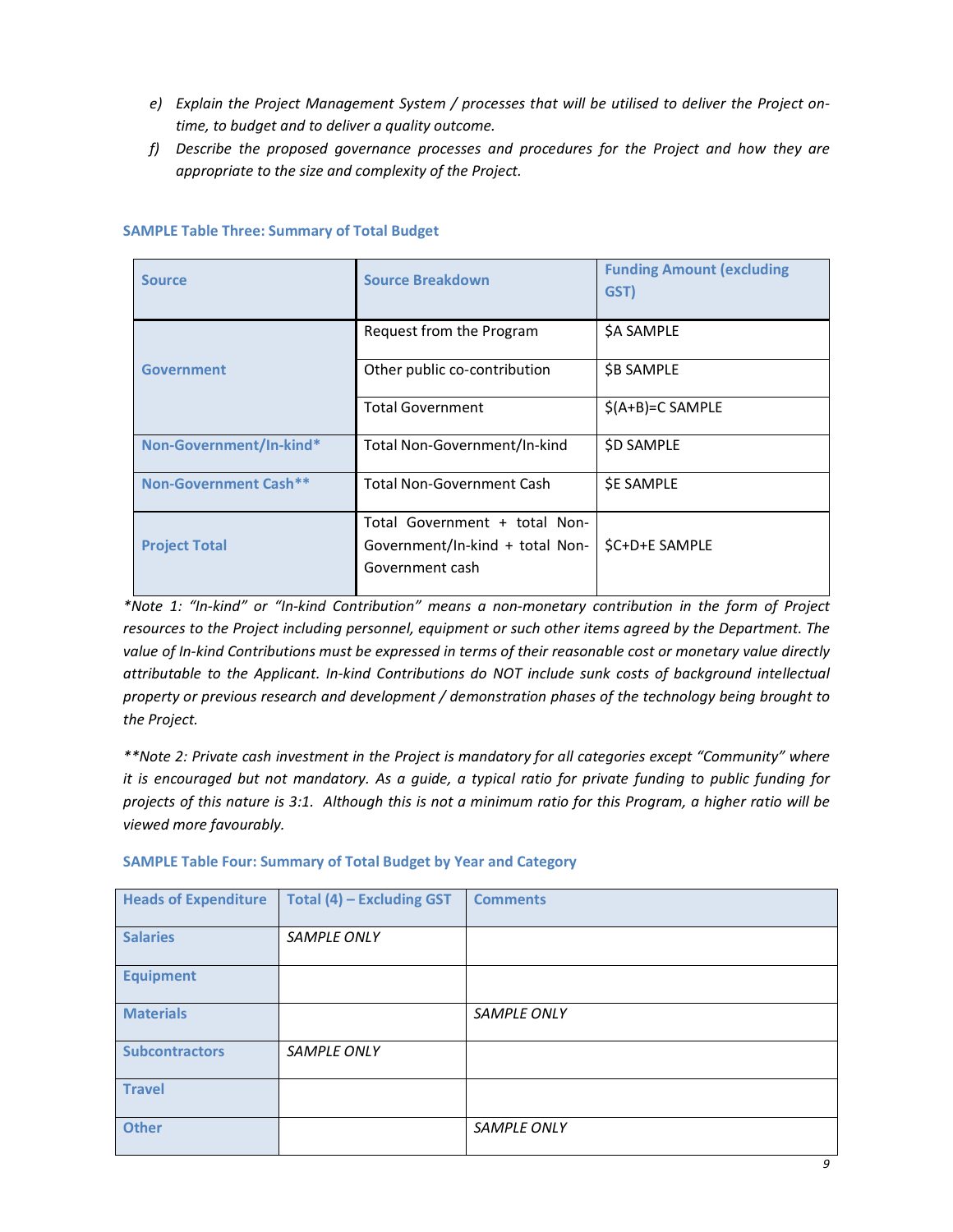| <b>Total</b> | SAMPLE ONLY |  |
|--------------|-------------|--|
|              |             |  |

#### **2. The Capability and Capacity of the Applicant and Participants**

### **This Criteria attracts a 30% weighting for Manufacturing, Technology and Energy Storage projects and 40% for Community projects.**

2.1. An established track record demonstrating the necessary experience and capability of the Applicant and Participants to deliver the Project and achieve its objectives

#### **Please provide a response to the following point.**

- I. List any similar projects completed and how this experience will contribute to delivering this Project in time and on budget.
- 2.2. The financial and project management capability and capacity of the Applicant and Participants to enable delivery of the Project.

#### **Please provide a response to each of the following points.**

- I. Where relevant, provide an outline of the roles of Participants and the status of any relevant cooperation / collaboration agreements.
- II. Demonstrate the ability to secure funding from other sources over the life of a project. Include evidence from previous projects where private-sector financing or any other public co-contributions were able to be secured over the life of a project.
- 2.3. Appropriateness of identified key Project staff that is critical to the Project's success and their level of commitment.

#### **Please provide a response to the following point.**

- I. List the names and/or positions of all key personnel (i.e. only those critical to the success of the Project) involved in this Project and their employing organisation. Indicate those personnel that will be recruited specifically for this Project. Indicate the amount of each person's time which will be devoted to the Project. This may be in the form of days per month or percentage of working time or person days/weeks/months/year.
- II. Please attach short form resumes in the "supporting documentation" section at the end of the online form. Note that you may need to merge several short form resumes into a single document as there are a limited number of documents you can upload.

#### **3. The Benefits of the Project**

#### **This Criteria attracts a 40% weighting for all projects.**

#### 3.1. The Project's direct economic benefits to Victoria and the local community.

#### **Please provide a response to the following point(s).**

I. Clearly demonstrate how the Project will generate a range of direct economic benefits.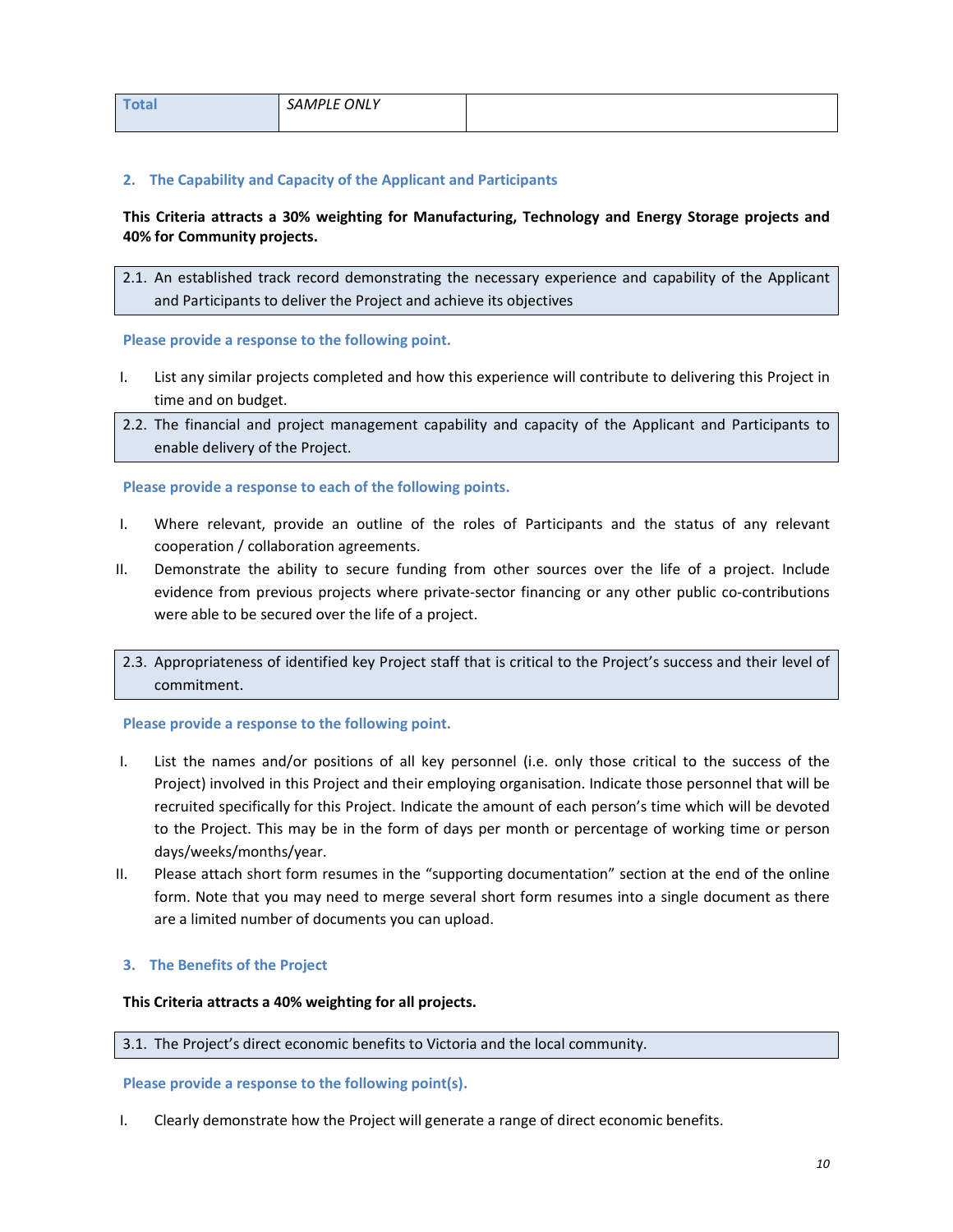#### **Matters for consideration, where relevant, in responding to Assessment Criteria 3.1.**

*How does the Project:* 

- *a) Create and/or retain employment (estimate the number of new jobs created and sustained), particularly in areas most affected by the decline of traditional manufacturing industries.*
- *b) Result in new investment.*
- *c) Generate additional exports or import replacement.*
- *d) Create long term economic benefits that remain after funding has ceased.*

3.2. The Project's additional / indirect economic benefits to Victoria and the local community.

**Please provide a response to the following point(s).** 

I. Applicants should demonstrate clearly how the Project will generate additional economic benefits (above the direct employment, trade and investment measures).

**Matters for consideration, where relevant, in responding to Assessment Criteria 3.2.** 

*How does the Project:* 

- *a) Build on identified competitive advantage.*
- *b) Complement other investments and / or government policy objectives.*
- *c) Support the integration of the new energy technology sector or region into global markets.*
- *d) Deliver innovation and productivity benefits (e.g. through introducing a new technology; enhancing the local skills base; introducing new management techniques; new project financing models and / or reducing the relative cost of inputs or raising the value of outputs).*
- *e) Create indirect employment (e.g. construction, supply chain jobs).*

3.3. The Project's other benefits to Victoria and the local community.

**Please provide a response to the following point(s).** 

I. Demonstrate the social and / or environmental benefits to Victoria and how the Project provides adequate social return to the community.

**Matters for consideration, where relevant, in responding to Assessment Criteria 3.3.** 

- *a) Outline how the completion of this Project will increase Victoria's competitiveness and national and international reputation.*
- *b) What are the CO2 emissions (in tonnes per MWh or equivalent) with this technology?*
- *c) How does this Project contribute to the overall reduction in greenhouse gas emissions intensity and positions Victoria for a low emissions future?*
- *d) Are there any social / environmental impacts directly attributed to the Project (e.g. does the Project require water and / or generate wastes) and plans to reduce or mitigate those impacts?*

3.4. The Project's knowledge sharing strategy.

**Please provide a response to each of the following points.**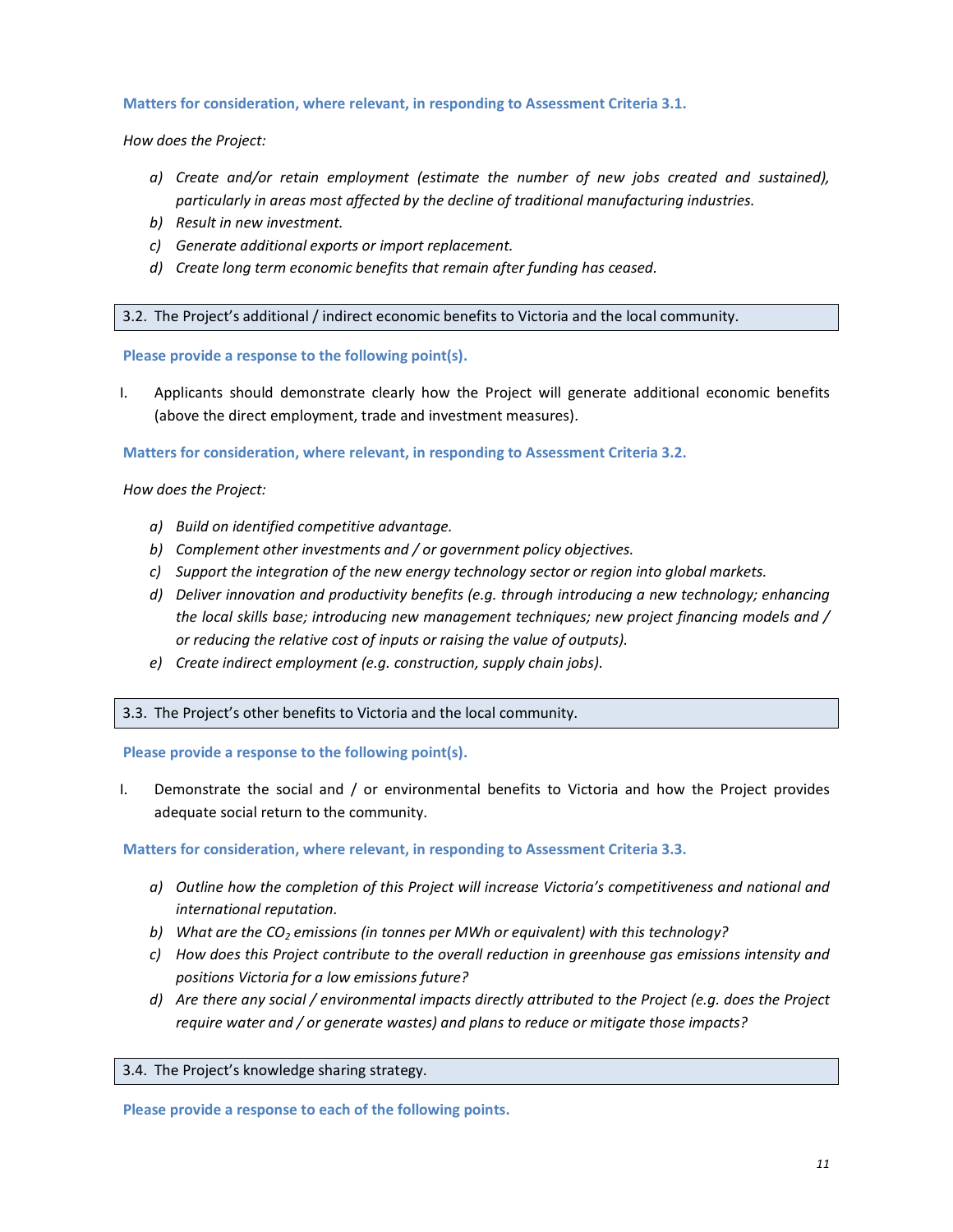- I. How the data, information and lessons learned from the Project will be collected, stored, analysed and disseminated so that it reaches the target audiences in the new energy technology sector.
- II. The extent to which data, information and lessons learned from the Project will be made publicly available. Applicants must clearly identify what data, information and lessons learned could be released into the public arena.
- III. Any constraints that may prevent the Applicant from sharing knowledge and information, such as Intellectual Property (IP) protection processes and rights of any third parties including third party materials and IP.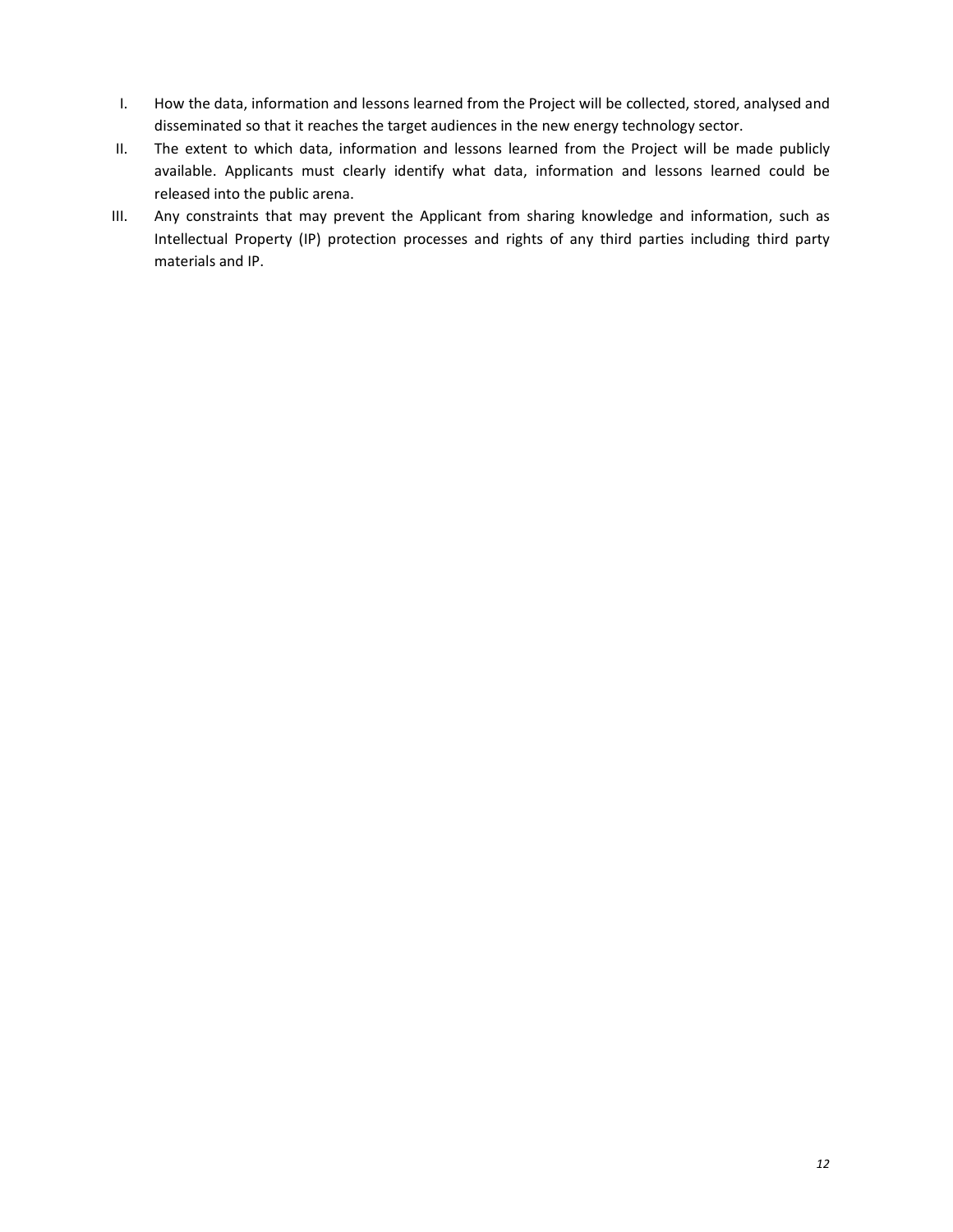# **6. Application Process**

## **6.1. Application**

Applications must be made using the electronic form and submitted online. Applications will be assessed according to the process detailed below. Applicants will be notified of their success, or otherwise, accordingly.

Details relating to conditions, specifications, Mandatory Eligibility Requirements and Assessment Criteria are described in this document. It is the responsibility of the Applicant to read and understand the Application Guidelines and Terms and Conditions (found via the "Application Guidelines - Attachments" link via www.business.vic.gov.au/futureindustries). Applicants cannot submit their own Terms and Conditions.

## **6.2. Questions**

Any questions regarding the Application Process or the Program can be made in writing via the email address: new.energy@ecodev.vic.gov.au. Questions must be lodged up to seven days prior to the Closing Date.

Applicants acknowledge and agree that:

- if the Department provides additional information to a potential Applicant, it may issue a copy of this additional information to each of the other potential Applicants (where the Department provides additional information to other potential Applicants, such information will be deemed to form part of these Application Guidelines); and
- any information provided by the Department in response to any question raised by the potential Applicant the Department may provide that information to all Applicants via a Program specific "Frequently asked Questions" web page.

## **6.3. Meetings with the Department**

The Department will offer all Applicants the opportunity to meet before the Closing Date to discuss any queries in relation to the preparation and expected contents of its Application, the Application Process and the broader Program.

These meetings:

- are intended to clarify any issues about the Program;
- will be available via tele or video conferencing to Applicants unable to meet face-to-face;
- must occur at least seven days prior to the Closing Date; and
- will not form part of the Department's evaluation process.

Nothing discussed during a meeting between the Department and an Applicant may be relied on by the Applicant unless subsequently confirmed in writing by the Department.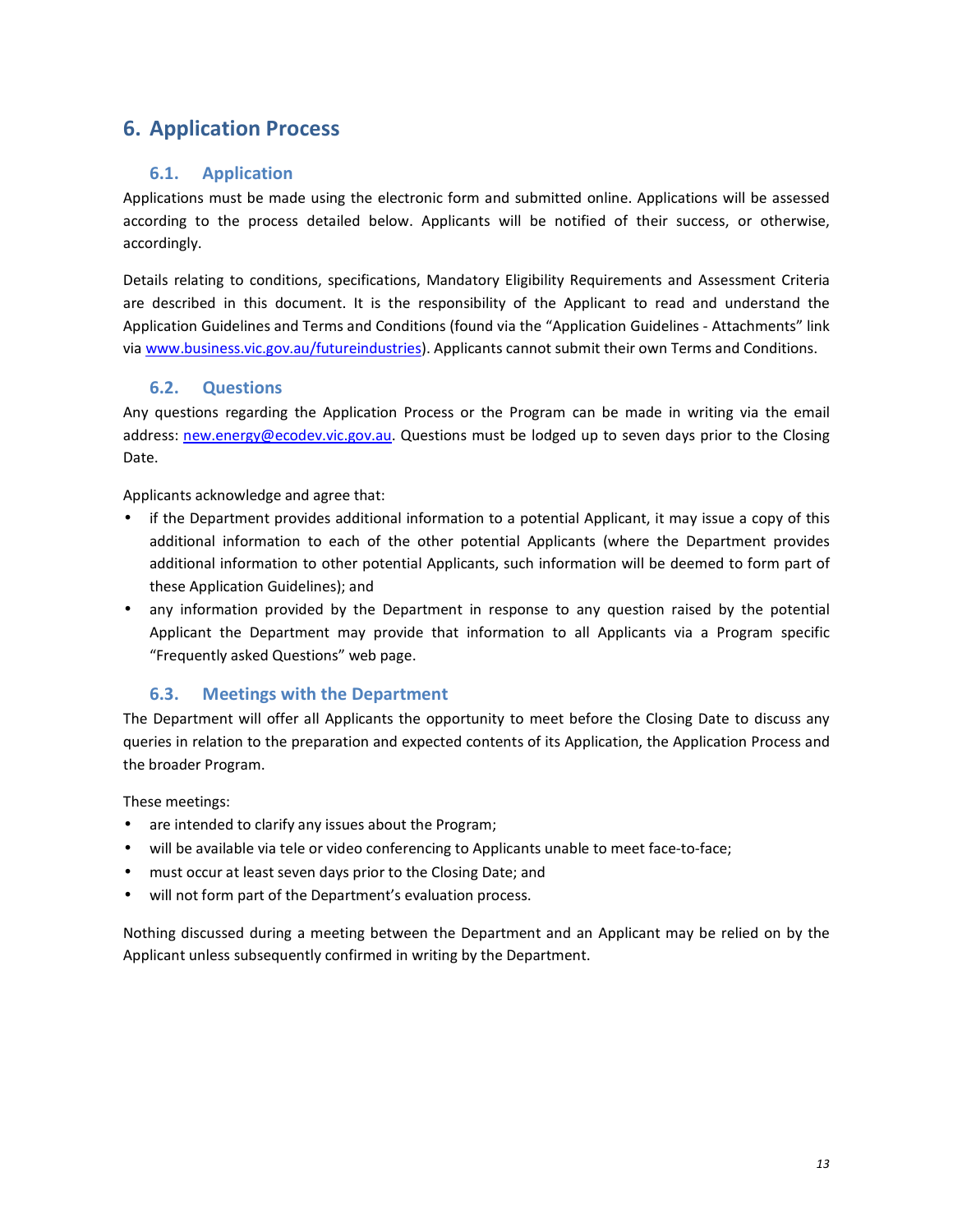# **7. Administration and Assessment of Applications**

All applications will be assessed against the eligibility and assessment criteria and their ability to meet the objectives of the Program.

### **7.1. Assessment**

The Department will review Applications for completion and to check they meet the mandatory eligibility requirements, applications that meet the requirements will be considered "eligible applications", those that don't will not be considered further in the assessment process.

All eligible applications will be assessed against the assessment criteria (a panel of independent industry and technology experts will assist in project assessment).

The Minister for Energy and Resources will make the final decision on the Projects to be approved for funding.

## **7.2. Clarifications**

Shortlisted applicants may be contacted to provide additional supporting documentation or to provide clarifications. Applicants may also be required to attend an interview to discuss their Application. Interviews may be conducted via telephone or video conferencing to Applicants unable to meet face-toface.

The Department reserves the right, in its absolute discretion, to enter into any discussion or written communications with any Applicant to seek clarifications and additional information to enable evaluation of an Application without undertaking similar discussions or written communications with any other Applicant.

Applicants must provide any additional information within a reasonable time period as specified by the Department. The Department may in its absolute discretion reject an Application from an Applicant that fails to provide the additional information within the required time period.

## **8. Funding Agreement**

Subject to acceptance of the offer by the Applicant, a legally binding Funding Agreement will be prepared reflecting the project, proposed outcomes, milestones and conditions of payment. Applicants must indicate their compliance or otherwise with the applicable Funding Agreement template in the electronic Application Form.

Further important detail about funding agreement compliance can be found in in Attachment C, accessed via the "Application Guidelines Attachments" link at www.business.vic.gov.au/futureindustries.

## **9. Reporting and Publicity**

## **9.1.Reporting**

All recipients of grant funds must agree to: